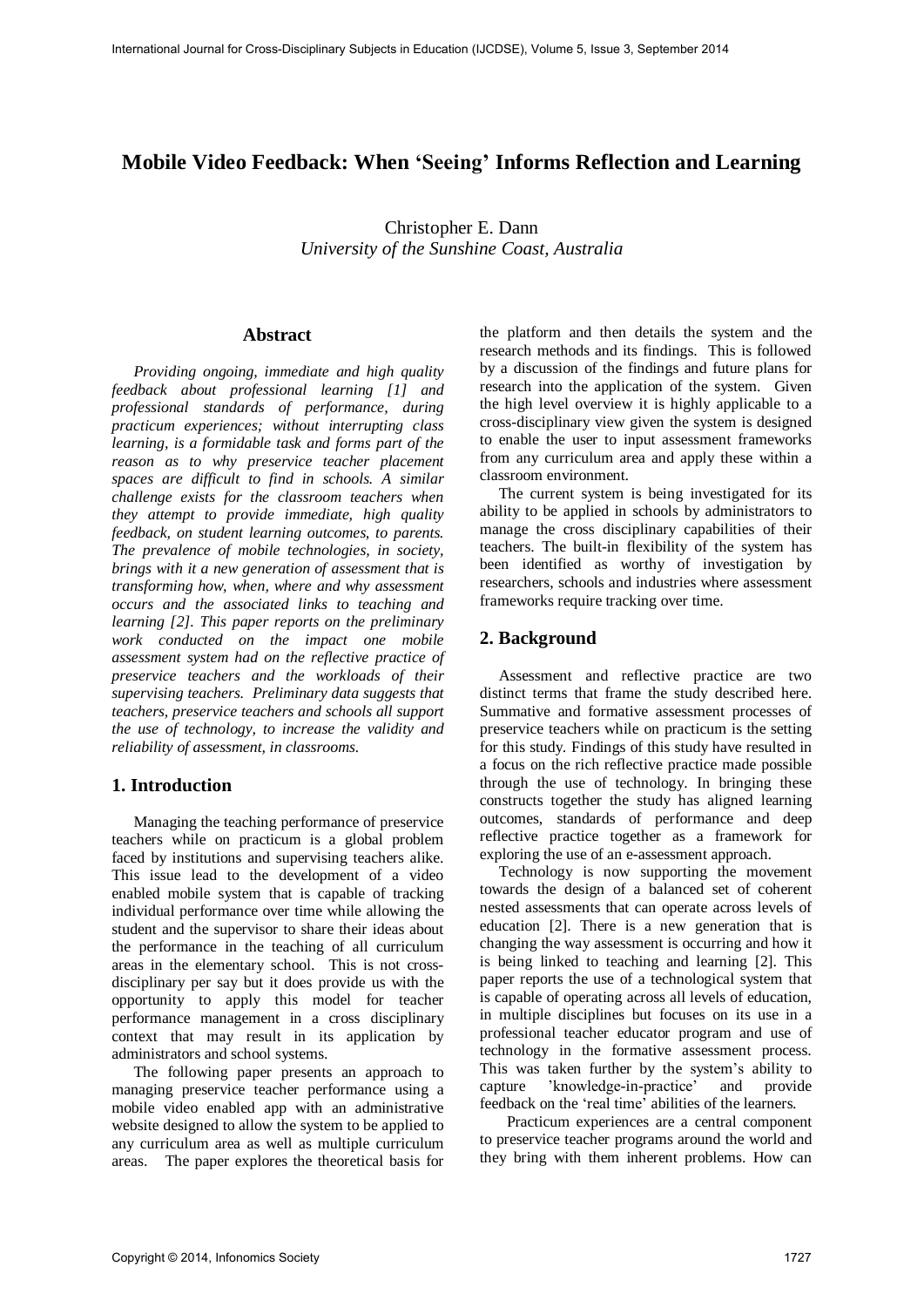assessment of 'knowledge-in-practice', being, student responses to multifaceted, complex problems presented in by the workplace be effectively addressed? The assessment of preservice teachers against national graduate teacher standards requires the supervising teacher to gather data and provide feedback to make a summative judgment about learning. This is also true for the classroom teacher who undertakes a similar task; with respect to gathering data and then supplying feedback to their students. This assessment dynamic is present in the observational assessment processes employed for medical trainees [4] and collaborations with Paramedic science. Nursing also indicate similar assessment dynamics.

The Preservice practicum assessment process allows for the system to be used not only for preservice teachers in a school placement but also for principals to generate collaborative learning conversations with teachers and for teachers to assess students in classrooms. In the practicum setting, the mobile assessment system provides increased communication between the student, the teacher, the school and university. Currently there are inconsistencies on summative resulting in diminished reliability and validity of practicum results. This has been attributed to unstructured formative assessment processes at the school with little emphasis on what and how to assess [6]. Unfortunately, these differences may translate into the science, mathematics and other curriculum assessment processes. Classroom teachers too have similar problems, for their students, with respect to formative assessment. The recording and accessing of data to inform students about their progress is reported as a major impact on learning [7]. The possibility exists that this challenge may be addressed through the efficient use of new mobile technologies.

Creating a deeper awareness of knowledge in practice and real time application of skills and knowledge was an aspirational hope of this study. The swift infusion of technology into educational processes is opening up possibilities for new paradigms of teaching and learning [8] and the focus on reflective practice using mobile video enabled assessment practices is one example of this infusion.

The increased presence of mobile devices, such as smart phones and tablet technology in the hands of supervising teachers, classroom teachers and preservice teachers, suggests that this mobile technology may be useful in addressing these concerns. Mobile technology has been responsible for the introduction of applications to meet the demands of educators; however, pressures other than pedagogy may drive the implementation of these applications.

Preservice teacher programs in Australia are under pressure to ensure practicum experiences are assessed against national graduate standards. At present, there is no easy solution to assessing this holistic experience [7]. The aim is to find a way that mobile technology could increase the presence of short-term feedback, in the formative process, to increase the profound impact on student achievement noted by Leahy and Wiliam [9].

The challenge to find how a supervising teacher could best provide reliable formative assessment, focusing reflection and assessment judgments on the learning outcomes and standards of their preservice teacher led to the creation of the Preservice Teacher Tracker (PTT) [10] and its associated application with a mobile device. Triangulation of learning outcomes achieved by the student, Professional Standards as decided by the external accrediting body and reflection at a personal level by the student and teacher has highlighted the value of 'knowledge-in-practice and the ability to 'see' how skills and knowledge manifest in real time.

Knowledge–in–practice refers to the display of knowledge by a student during their practice in a real world situation such as a workplace. The work place presents real, complex problems where students are required to call on their knowledge and use it in a workplace context. This provides a real time demonstration of the skills or knowledge as apposed to a rehearsed or low-pressure demonstration without authentic consequences or pressures.

Once this demonstration is captured, what happens next? A cyclic model of reflection has been proposed in unpublished work [11] reports a cyclical model that flows from demonstrating, showing, understanding, knowing, seeing and then back to demonstration. The demonstration by the students against a particular standard of behavior or to demonstrate a particular skill is recorded.

When this experience is then shown by the teacher to a student the sharing and resulting conversation can explore even more of what the student understands and knows about their knowledge of practice. Once a student is engaged in this conversation it is suggested that the learning switches to what is known by the student and what can be known. Hence the gap-in-knowledge can be identified and acted upon. This knowing is brought about by the availability of the video and allows the student to begin to 'see' their professional knowledge grow.

The cycle described is firmly located in the assessment process, specifically the formative assessment process and is supported by the McCann and Radford [12] collaborative framework for the enhancement of teaching and learning. The involvement of video may increase the accuracy of the formative feedback offered in the collaborative approach to workplace practicum. This increase in accuracy increases the students' ability to understand their gap in knowledge as displayed in their practice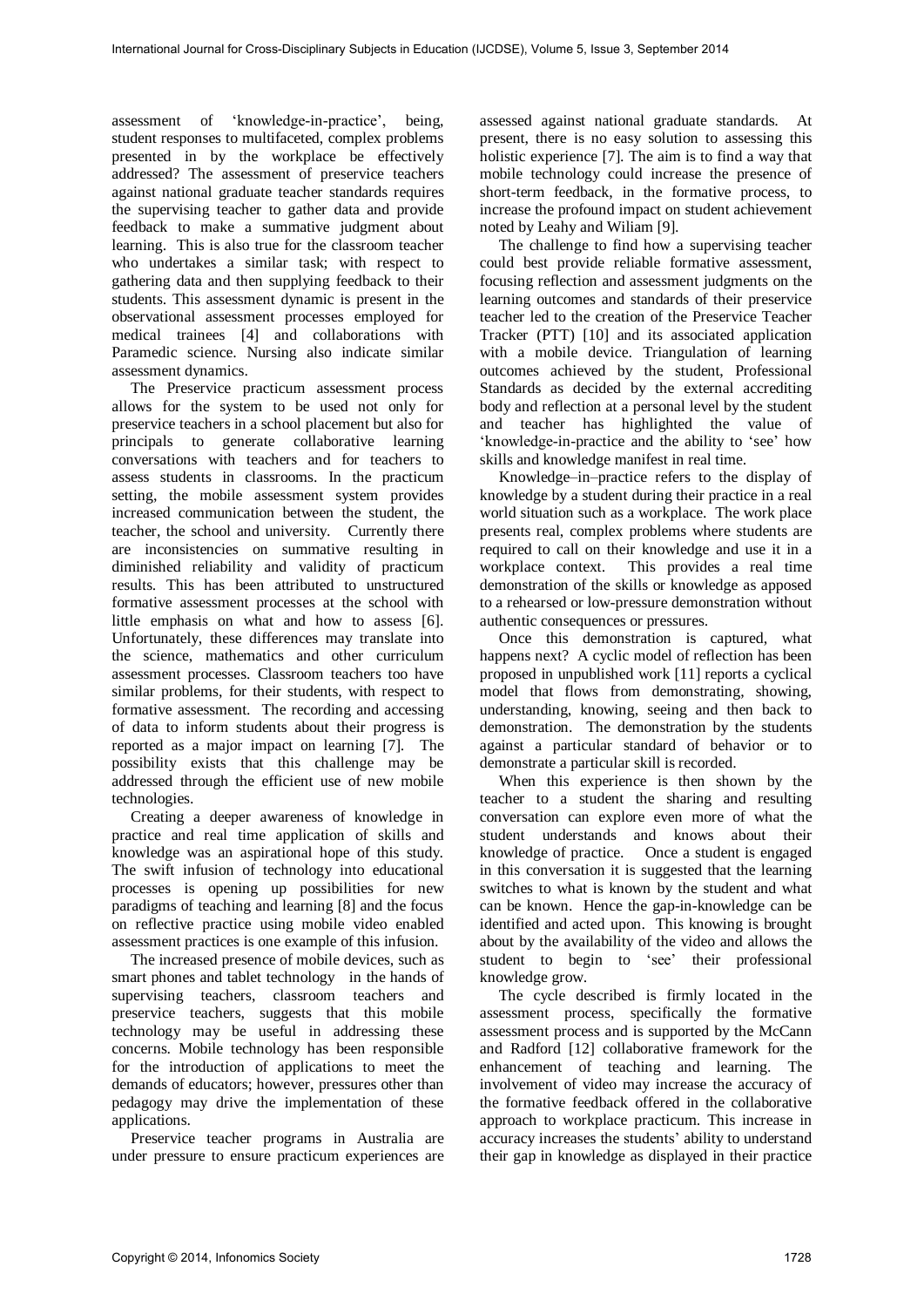and consequently they are able to reduce their 'gapin-knowledge' as the practicum progresses.

The report that follows briefly outlines the mobile application used in the trial, a description of the methods and methodology used and finally, the research questions that were posed. The current themes are identified and discussed, along with outlining possible future directions for the study; in terms of the initial hypothesis proposed by the case study.

Central to this discussion is the impact of mobile applications on the formative and summative process of assessment, as well as the reflective practices associated with preservice teacher feedback and the feedback provided to parents about their student's learning. Formative assessment receives little attention despite its crucial role in promoting learning [13] and this report aims to add to the literature on formative online and mobile assessment in higher education and classroom settings.

Cochran-Smith and Lytle [14] propose that teachers must possess and operationalise knowledge on two planes: knowledge for practice (having the knowledge) and knowledge in practice (applying the knowledge in the practice of teaching). Drawing upon each of these typologies of knowledge we can identify three ways of knowing something: 'knowing what', 'knowing why' and 'knowing how'.

Each of these ways of knowing manifest in the learning programs of preservice teachers. One of the issues is that pre service teachers need tend to plough through the content presented in their course work and are then charged with the task of connecting this content or the 'what' with knowing how and knowing why. In order to make these connections students attend practicum experiences and are supervised by teachers who rarely have knowledge of what the preservice teacher has been taught. The teachers only indication of what has been taught is delivered in terms of aspects of teaching they are to assess. It is then left to the teacher to see if the student knows 'what' to teach, 'how' to teach and 'why'. During the process of the teacher assessing these aspects of the pre service teacher they are often distracted from 'seeing' what is happening in their classroom.

Hence, 'seeing' is very important and has two dimensions relevant to this study. Firstly, the capacity for a teacher to see what is occurring in the classroom and secondly, the teachers capacity to see how, why and what the preservice teacher knows. If a person can see their behaviour they are effectively seeing themselves operationalise knowledge they have attained. This operationalising goes back to the Cochran-Smith and Lytle [14] work describing knowledge for and in practice. This project extends this notion of what is seen by the teacher and how this can support the assessment phase of the placement when mobile technologies with video capture capabilities are harnessed. Making the scene

actionable involves turning that something seen into an action that can improve learning outcomes. Can video capture enhance the teachers capacity to see **what** is happening in front of them, extrapolate that knowledge into pockets of information that allows preservice teachers to plan for improvements, **how** to change the pathway to a student's learning by seeing **why** what they are doing is not working. This flipped three-dimensional knowledge construct is the focus of the study.

### **3. The Mobile tool**

The tool described by Willis [10] facilitated the collection of teacher observations of preservice teachers in the form of text, video and images. Text was in the form of comments, goals set for the student, suggested strategies and time lines about specific criterion. Each entry is housed in a secure server and can be retrieved on mobile devices by the preservice teacher and the supervising teacher. This information is used to reflect on feedback, discuss progress, or inform a summative judgment for the criteria. This application provides an evidenced based judgment on the preservice teacher's performance against national standards.

Being of a mobile design it enables the user to benefit from the freedom to enter data at any time and place, increases the access to feedback over time, enables specific one-on-one feedback; focusing on teacher standards, and streamlines the retrieval of data for summative decision making. Teachers, students and academics from a small regional university in Queensland, Australia in a collaborative approach to design, conceived this system.

Initial trials of the system used a purpose built iOS system design for use on an iPhone 3. This system was integrated with a web system that allowed teachers to collect and record data at any location. Video and images were only able to be collected via the iOS system. Funding restrictions has hindered the ongoing development of the iOS system. Subsequent trials used the web-based interface on tablets to gather and report data without the video capture system being enabled. Future trials will require funding if the video and image capture is to be recoded into the iOS for the current generation of smart phones and tablets.

In 2014 the system was re-written for commercialisation and has become available in tablet form for multiple platforms. The re-written system enhanced the supervising teachers ability to capture video on the device and also allowed for the assignment of this video to multiple competencies within the universities assessment framework. It now has the ability for students to seek peer assessments of frameworks that they are being assessed against and also allows the student to upload documentary evidence to support their demonstrations of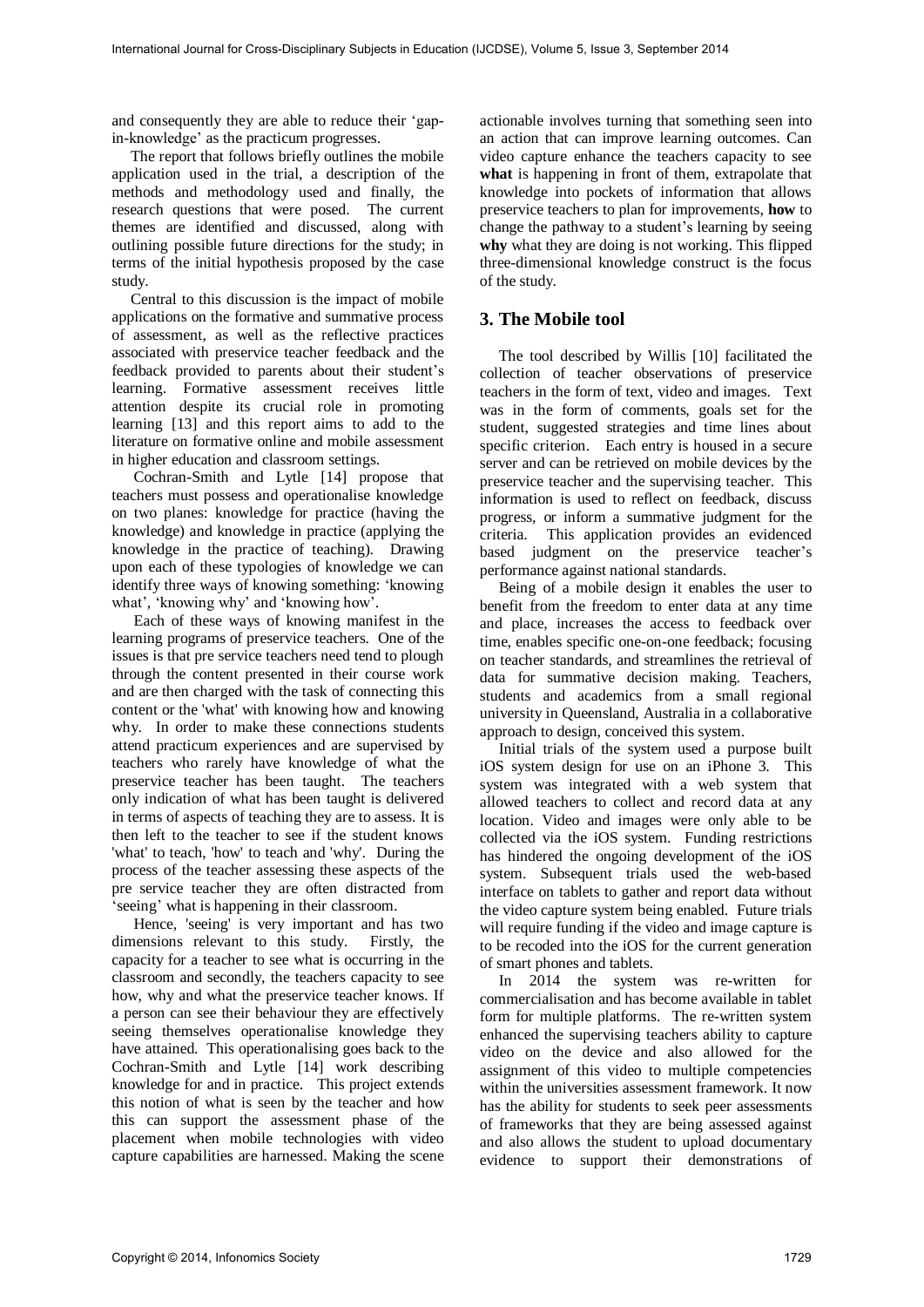knowledge in practice. Each of these documents is then made available to the supervisor for comment and reassigning to competencies within the university assessment framework.

Adonis [15] describes a process of 'applying knowledge in the practice of teaching'. This study has taken this a step further by focusing on knowledge-in-practice through the use of the iOS system. This study sought to explore the construction of new knowledge by the pre-service teacher through video data capture. The video collection process may have a deeper application, in that it directs the teacher's attention to what is happening in front of them in real–time. Consequently, the terms knowing **what**, knowing **how** and knowing **why,** are all interlinked with the notion of the definition knowledge-in-practice. This is further enhanced by the metacognitive awareness of teaching behaviour [16] discussed by Darling-Hammond.

#### **4. Research Questions**

The framework of Adoniou sets the background for the research questions of this study. The framework provides a link between the experience of practicum for a pre service teacher and the infusion of video capable technologies.

Could the embedding of mobile technologies, in formative assessment processes, enhance the learning of preservice teachers on placement and K-12 students in a classroom environment? This question was structured around current knowledge on mobile technology in education, formative assessment and mobile delivery and assessment in classrooms. It also is positioned within teacher knowledge of what, how and why and the interconnected nature of these domains as experienced by the teacher and the pre service teacher. A subsequent enquiry into this question led to five sub-questions:

- 1. Does the capability of mobile technologies improve the feedback process to preservice teachers and students in a classroom environment?
- 2. Does the quality of feedback provided via mobile collection tools improve the learning for students?
- 3. Does the mobility of data collection for formative assessment intentions improve the assessment process of work place learning practice in teacher education and curriculum outcomes in school classrooms?
- 4. Does mobile access to formative assessment tools improve the mentoring experience for the supervisors of the preservice teachers and teachers in their efforts to provide ongoing formative assessment to students?
- 5. Does mobile formative assessment impact on learning; when mobile devices are used to

collect and report formative judgments about national curriculum standards and nationally imposed standards throughout the learning process?

These questions are ambitious for a single study and will be comprehensively reported upon in the doctoral thesis of the author. This paper reports the preliminary work done prior to the preliminary work done prior to the commercialisation when the system was presented in iOS and web format.

# **5. Methods and methodology**

 A pragmatist approach to case study is the central methodology used in this study. The use of a mobile application was implemented in a small-scale trial with seven users, of the mobile device, and nine users of the web system. The trail was one of a multi case design, which can be viewed as more robust [17]. The case study explored two key areas; a phenomenon within the classroom assessment process and the policy implications of the use of mobile devices.

The methods employed in this multi case design included pattern matching, time series analysis and cross case synthesis. These methods were used in association with pre and post surveying of the participants (students and teachers and administration users) and an analysis of the analytics of the system during the case study period. Each of these three methods was triangulated using the pattern matching and time series analysis processes. As a result of this triangulation, a cross case synthesis occurred when multiple cases had been completed.

Before undertaking these methods the author engaged in theory development. This is an important aspect of case study [18]. After considering the current literature the author theorized that mobile technology could be used to provide formative support, in the classroom learning of standards, and possibly inform on improved learning outcomes for students. This includes the belief that the collection and reporting of data collected via a mobile device can enhance the teacher's judgment and access to this judgment. This project has currently undertaken one complete case study and is developing further cases in various classroom contexts to examine classroom assessment, via mobile devices. These contexts include teacher supervision of preservice teachers; while on placement, and teacher formative assessment data collection of student performance in spelling.

### **6. Findings from the trials**

The what, why and how of teaching in the classroom is explored in this study through the use of mobile technologies to improve feedback. The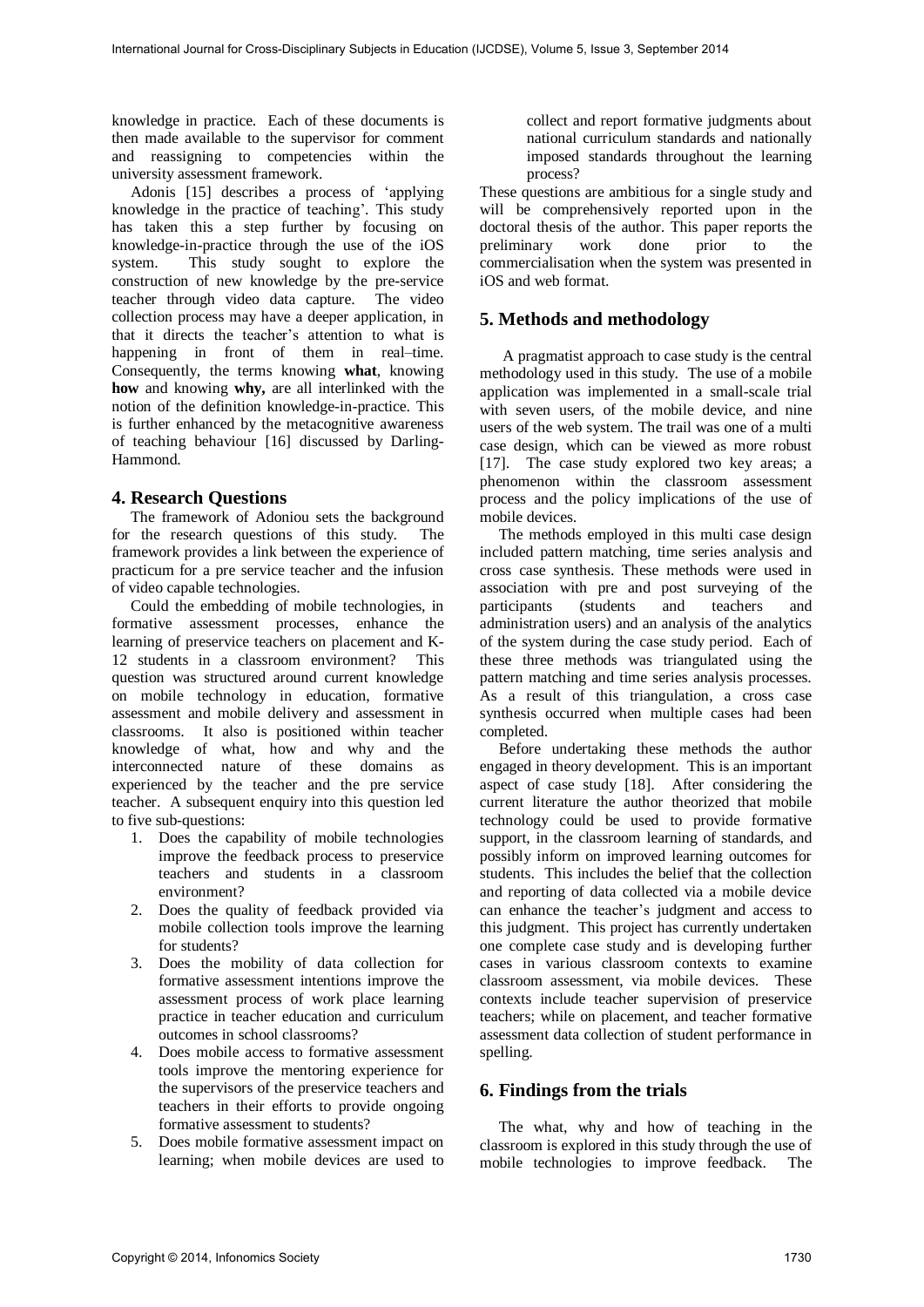findings of the first case study, reported in Willis [10] and Dann and Allen [19], highlight two central ideas. Firstly, that students and teachers are capable of using the system in the classroom environment. Secondly, the use of the system provides a view of the students' reflection that seems to be contrary to the classroom based assertion of Wiliam [6]. Wiliam asserts that short feedback cycles are the preferred formative assessment cycle. Wiliam also acknowledges that formative feedback is highly influential in the learning process. The feedback capability of the system was shown to relate directly to the pre service teachers' knowledge in practice.

The findings have also lead to increased 'knowledge in practice' feedback based on knowledge of practice by a supervising teacher. The use of video supported the students' ability to identify their knowledge gap and by viewing their practice in real time they were able to begin to close their gap in knowledge during the practicum period.

The need for constant feedback with clear expectations is widely accepted and is supported by McCann and Radford's [12] collaborative model mentoring. The feedback needs to be supportive of the relationship and by technology and other aspects of the classroom environment. The findings of this study show that feedback using a mobile device was constantly provided for preservice teaching. The study also found that video was a tool that allowed students and teacher to interpret the vision in their own ways. The resulting discussion, when focused on specific learning goals, was productive for the student.

Analytics of the first case study supports the interview data showing that supervising teachers collected the majority of their data in the mornings before 11am and preservice teachers downloaded this feedback data after 9pm at night. This correlated with the preservice teacher interviews, and survey data, which showed preservice teachers preferred to reflect on their progress at a time when they could fully focus on what they needed to do to in order to improve on their performance. The analytic data collected to date indicates that the times, and time allocated to reflection on feedback, is becoming a critical element in the learning process for these preservice teachers.

Further to this, both supervising and preservice teachers reported on the ease of use of the mobile device and the increased focus on the learning criteria of the practicum. Increased familiarity with the criteria increased the breadth of feedback and the specificity of the comments and feedback. One of the findings was that teachers did not want copious criteria upon which to record and assess their practicum student.

# **7. Thematic discussion**

A thematic coding of interviews, from teachers clustered into eight themes, was undertaken. These themes included, benefits, frequency of use, video recording, technical issues, feedback, comparison between paper and electronic, suggested changes.

The research questions focused attention on the feedback and the impact mobile technology had on feedback. The themes from the supervising teachers, which related directly to this focus, were video recording, technical issues, frequency and benefits of this particular system. Interestingly the supervising teachers' comments, on frequency, differed from the preservice teachers' perceptions of the system. The supervising teachers felt that verbal feedback was enough; while the preservice teachers sought more definitive feedback to act on.

The simple use of stars as an indicator was well received by students but was problematic for teachers and academics. As there was little definition provided for a single star result as apposed to a four star result. Students reported that they used these star ratings as a measure of improvement only and not as an indication of passing or failing.

The supervising teachers suggested that the electronic system did stream line the mentor formative assessment process and said that they felt it was more beneficial to the preservice teachers than themselves. This key comment related to the research question, in that, the system focused the supervising teachers' attention on the competencies. This comment related directly to the reliability and validity of the summative assessment.

One of the key themes that emerged was that the trail required the teacher to complete the formative assessment on the mobile system and then complete a paper-based system to report formally to the university. All teachers reported that they felt the electronic process was the 'way of the future' but they wanted one system capable of formative and summative communication to the student and the university.

Supervising teachers expressed the desire to use more video for the preservice teacher to view but found that their engagement, with the learning process, precluded this ability; unless it was planned for and they consciously withdrew from the teaching and learning process within the class.

Ethically, the use of video was difficult to manage. Considerations and processes were put in place to ensure the confidentiality of the video, the storage location and security was highly scrutinized and the password security of the data was maintained throughout the trial. However, the preservice teachers felt that the use of video was system's greatest advantage. This was because the preservice teachers believed they could 'see' engagement and as a result, this allowed them to correct behaviors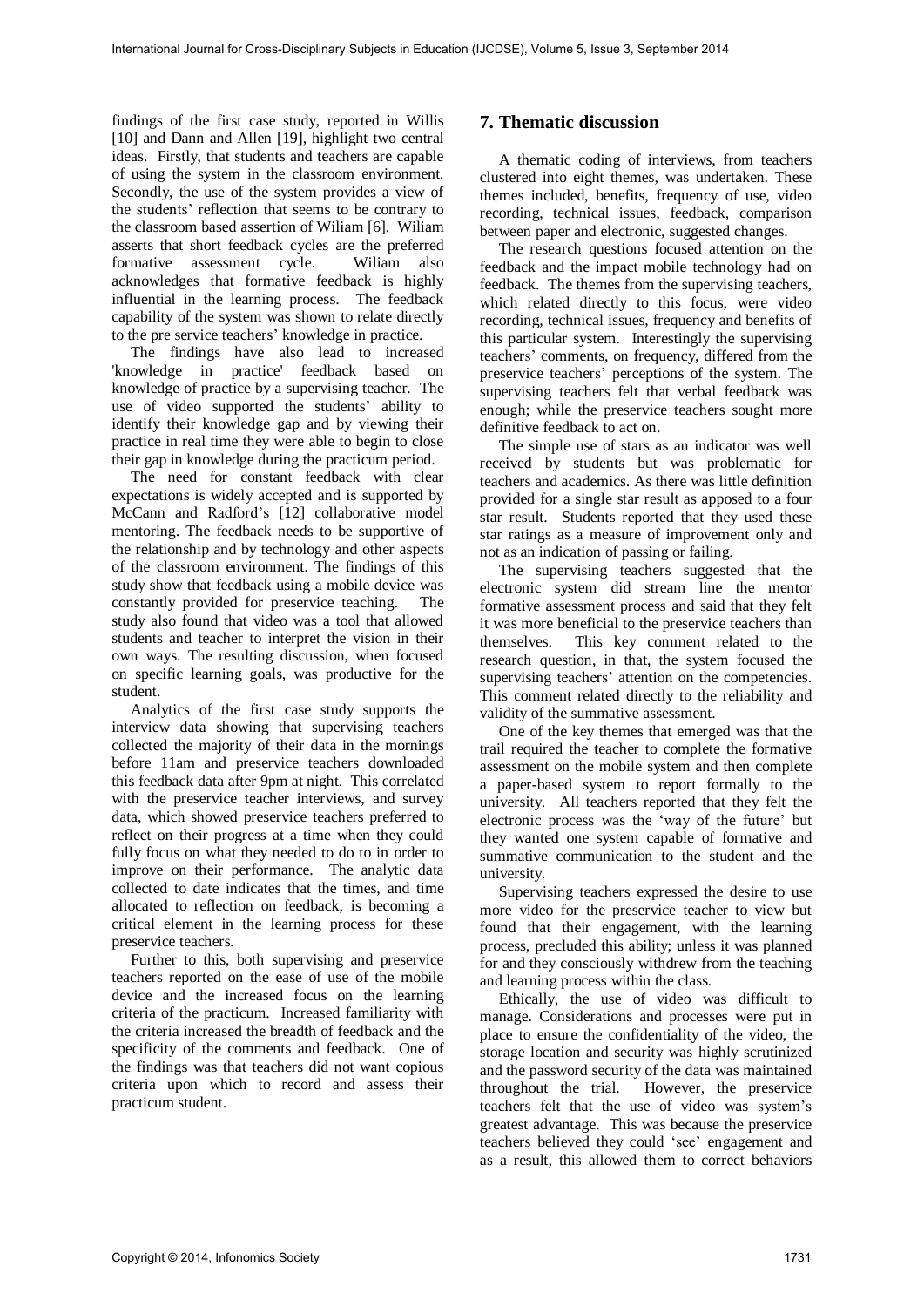they noted in the video. This area of the study requires further development.

How did the student assess their video feedback? The students viewed their video at night and then referred to written notes provided by the supervising teacher. This combination provided direction for future learning. The study did not seek to quantify the process students used for planning future improvements but it did gain an understanding of the value students placed on the video in their learning. Initially, the preservice teachers wanted some control over the video. They were uncomfortable at first; however, they valued the vision as a learning aide.

Technically the video was hard to watch, due to the limited sound quality from the mobile device. Video analysis of all videos demonstrated this; when whole class video was being recorded and less when videoing small groups. Control over video capture was also a technical issue identified by supervising teachers and preservice teachers; supervising teachers wanted to pause video capture. Incidental video was not effective, as the supervising teacher had to find the criteria that referred to the video before beginning the video. Changes to the current process of videoing have been altered in the commercialized version to allow supervising teachers to video, and then assign the video to an appropriate competency with comments.

The ability of preservice teachers to demonstrate what, how and why during a practicum experience is vitally important. Yet the demonstration can now be shown back to the student, explored through a collaborative conversation that results in a student articulating some level of understanding that allows them to know what they need to do to improve their performance.

#### **8. New trials**

This case study forms part of an ongoing doctorial study that is investigating the impact of formative assessment of student work on externally imposed standards when collected on a mobile device. This doctoral work will focus on three case studies. The first case relates to the Higher Education sector, with further case studies sought in the K-12 and vocational areas. The initial case study was a smallscale trial and a further collaborative study, in the Higher Education sector, is now envisaged to broaden the data set.

Two other cases are being sought to provide a collection of data that could inform theory and policy. The overall structure of the study relates to using multiple case studies, with embedded units of analysis. Using the lessons learnt from a systemic review of direct observation tools, used to assess medical trainees in clinical skills [3], can guide further case studies. According to Kogan et al [3], direct observation of medical trainees occurs

infrequently and inadequately and the author contends that this holds true for teacher education making the investigation into the use of technology to record observations in formative assessment. It is clear, that the use of multi institutional studies will help in the generalisability [17] of findings. To ensure quality, the research needs to be characterised by the assessment intervention process, evidence for reliability and validity across institutions and the pedagogical implications of the intervention.

Cases will be conducted in classrooms and will have 5 common elements:

- 1. A mobile device will be used to collect data
- 2. Data will be collected in the formative phase of the assessment
- 3. Formative data will relate directly nationally driven standards
- 4. Data will include planning for improvement and tracking of data collected
- 5. They data must be available tot all the users of the system

The analysis of each case study will have embedded units of analysis:

- 1. Higher education professional standards focus
- 2. K-12 education national or external core standards for achievement
- 3. Involvement of third party supporters of learning – Parents for younger students.
- 4. Performance measures for professional performance as defined by a profession
- 5. Impact mobile data collection in the formative process has on pedagogically driven decisions in classroom.

The Higher Education applications that have these characteristics include teacher supervision of preservice teachers on practicum, preservice teacher students providing feedback to a lecturer and tutors about their delivery of national graduate teacher standards, providing feedback to preservice teachers who complete presentations to tutorial groups; as part of their assessment commitments.

School sites have their own formative assessment requirements but the underlying principle remains the same; Can mobile devices assist the collection of data and improve the learning outcomes without imposing a negative impact on the learning environment?

The planning of the first school-based case has shown that the reflective practice component of the system, as used in higher education, is replaced by the opportunity for parents and caregivers to have access to the students' progress. This is seen by schools as an advantage to the learning and brings the parents /caregivers into the assessment process. It may provide parents with a clear understanding of the students' ongoing progress.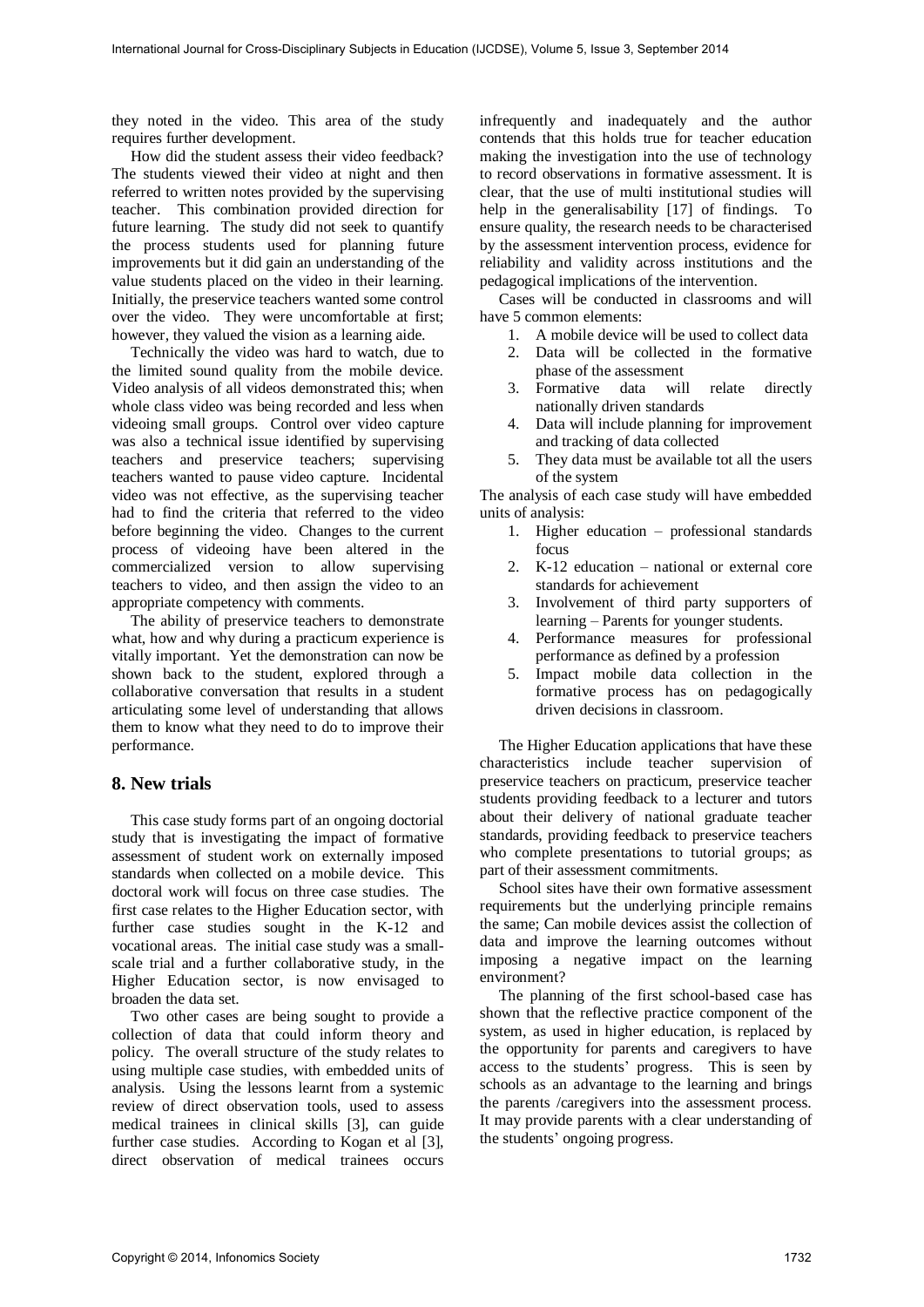# **9. Limitations**

Tracking formative feedback in Higher Education and school, by using mobile technologies, has been shown to be possible on a small scale. The limitations of the first case study are numerous. Firstly, the study was carried out with a small number of participants. Secondly, the survey data response rate was limited and the criteria used by the supervising teachers were tenuously linked to the national gradate teacher standards. Finally, the survey tools, interviews and analytics also failed to focus on the impact the mobile technology had on the pedagogical decision of the teachers.

#### **10. Conclusions**

The role of mobile devices in the social and professional lives of teachers and students across the globe has seen their presence increase in education and now specifically the formative and summative assessment process in classrooms. The effectiveness of these devices, and the systems that teachers interact with, will have an impact on learning. Mobile devices can have an impact on the effectiveness of the assessment process and also, on the effectiveness of the teachers action in the learning environment.

The latter of these is of interest to this study. Will the introduction of mobile devices have a positive net impact on learning in the classroom? Will the advantages of mobile collection in the formative process outweigh the impact the system has on the general learning in the classroom? In terms of Higher Education do mobile devices enhance the assessment process enough to increase the effectiveness of the teacher training program; without having a substantial impact on the learning of the class? What would be regarded as a substantial impact on class learning?

This report has briefly outlined the mobile tool used in a case study doctorial program and has described the methods, methodology and the research questions posed. Themes that emerged from the triangulation of the data were discussed and future directions for the study were proposed in terms of the initial hypothesis proposed by the case study approach. Formative and summative process of assessment, including the reflective practices of the preservice teacher and the feedback on learning to both students and parents, in schools, were also addressed.

The increasing prevalence of mobile devices and the demands that they may bring make this examination an important part of the evolving research into the use of technology in educational settings.

With mobile video enabled technology becoming increasingly available to educators and learners will the cross-disciplinary assessment capability increase or hinder learning outcomes in classrooms? It is the hope of this author that pedagogy can drive the design and implementation of technologies and that it is the learners who receives the benefits rather than coders and technology companies.

# **11. References**

[1] R. Shibl, M. Lawley, and J. Debuse, "Factors influencing decision support system acceptance", Decision Support Systems, Elsevier Science Publishers, Amsterdam, 2012, pp. 953-961.

[2] J.W. Pellegrino, E.S. Quellmalz, "Perspectives on the Integration of Technology and Assessment", Journal of Research on Technology in Education, International Society for Technology in Education, US & Canada, 2010, pp. 119-134.

[3] J.R. Kogan, E.S. Holmboe and K.E. Hauer, "Tools for direct Observation and Assessment of Clinical Skills of Medical Trainees: A systematic Review", Journal of the American Medical Association, 2009, pp. 1316-1326

[4] Mattsson, M., T,V., Eilertsen., and D. Rorrison, *A Practicum Turn in Teacher Education*, Sense, Rotterdam, 2011.

[5] P. Stenkie, P. and Finich, "Assessing Service-Learning", Research & Practice in Assessment, Virgina Assessment Group, Virginia, 2007, pp. 1-8.

[6] D. Wiliam, "Assessment for Learning: Why, What and how?", Inaugural Professional Lecture, University of London, 2007

[7] Coll, R.K., Eames, C., Parku, L., Lay, M., Ayling, D., Hodges, D., Ram, S., Bhat, R., Fleming, Ferkins, L., Wiersman, C. & Martin, A. (2009), An exploration of the pedagogies employed to integrate knowledge in workintegrated learning in New Zealand higher education institutions, Journal of Cooperative Education & Internships, 2009*,* pp.14-35

[8] Shraim, K., Moving Towards e-Learning Paradigm: Readiness of Higher Education Instructors in Palestine, International Journal on E-Learning, 2012, 11(4), pp. 441- 463.

[9] Leahy, S. and Wiliam, D., From teachers to schools: Scaling up professional development for formative assessment. SAGE, London. 2012 pp. 47-72

[10] Willis, M., Dann, C, E., Jones, C., Toohey, E,. & Lowe, B.J., Designing Mobile information systems to support WIL experiences. *OZCHI* conference proceedings 2012

[11] Richardson, T., unpublished Doctoral Thesis, 2014

[12] McCann, I., & Radford, R., Mentoring for teachers. The collaborative approach, In Caldwell, B. & Carter, E. (Eds.), The return of the mentor: Strategies for workplace Learning, London, (1993), Palmer, pp. 61-90.